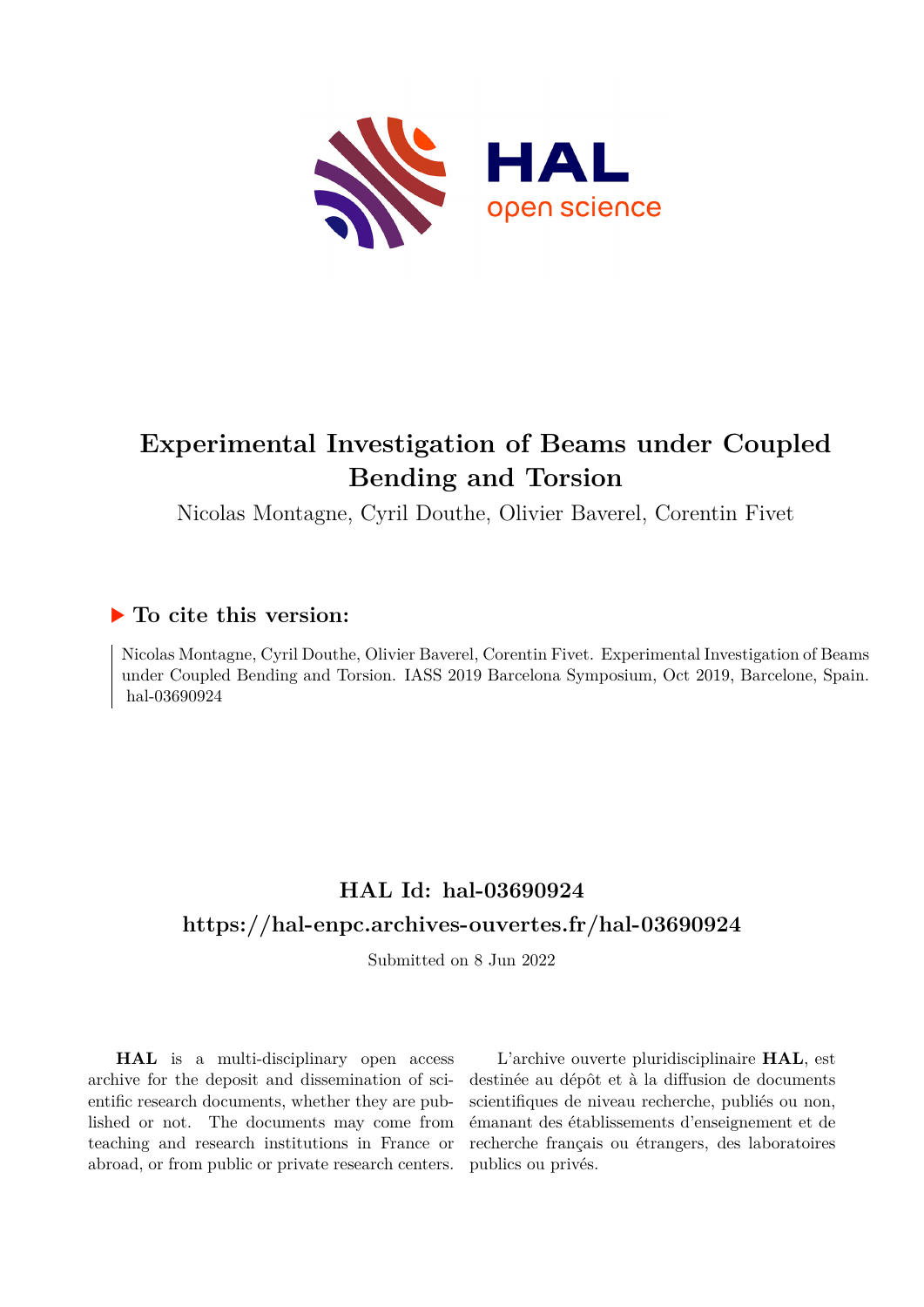

## **Experimental investigation of beams under coupled bending and torsion**

Nicolas MONTAGNE<sup>a\*</sup>, Cyril DOUTHE<sup>a</sup>, Olivier BAVEREL<sup>a,b</sup>, Corentin FIVET<sup>e</sup>

\* a Laboratoire Navier, UMR 8205, Ecole des Ponts, IFSTTAR, CNRS, UPE, France, [nicolas.montagne@enpc.fr](mailto:nicolas.montagne@enpc.fr) <sup>b</sup> Laboratoire GSA, ENS Architecture Paris Malaquais, France <sup>c</sup> EPFL, ENAC, Structural Xploration Lab, Passage du Cardinal 13b CH-1700 Fribourg

## **Abstract**

The design of doubly-curved systems called for innovative modelling techniques to evaluate the final geometry of the structure. They can simulate the behaviour of beams under large displacements. Even though it is never analysed, the deformation path is can be critical in such complex configurations. This paper analyses the potential of digital technologies to investigate the behaviour of beams under bendingtorsion coupling in large deformation. In a first part, we will present the setup for an experiment, based on the use of robotic arms. The versatility of robotic arms allows to access complex configurations or loading paths, while controlling the test either in displacements or in forces. In a second part, an enhanced photogrammetry procedure is introduced. The aim is to retrieve the geometry of the beam even in the case of complex 3D shapes. The acquisition yields a point cloud representation of the beam. Finally, we propose a workflow to make the interaction with robotic arm, simple and efficient. The novel experimental setup aims at making possible the study of beams with complex form, under ever more complex force.

**Keywords**: Large Deformation, Robotic, Photogrammetry,

## **1. Introduction**

Active-bending structures are a family of systems built from elastically deformed rods. For example, an elastic gridshell is made of continuous bars assembled on the ground to form a grid. This initial grid is then bent to a target shape and braced to fix the geometry. In the last few decades, active-bending systems have become very popular for their capacity to develop complex doubly-curved shapes. They can be found in various context, from temporary doubly-curved roof structures [\[1\],](#page-8-0) to structural demonstrators with an innovative use of materials [\[2\],](#page-8-1) and art pieces where elastically bent bars interact with tensile membranes [\[3\].](#page-8-2)

The common factor in active-bending structures is the large deformation of its members responsible for the stiffness of the final form. In their deformed configuration, the beams are subject to all kind off stresses, essentially bending, but also torsion due to couplings effects and to connections between them [\[4\].](#page-8-3) It induces a pre-stress state in the structure. Therefore, it is necessary to account for the material properties in the design and form-finding process of a bending-active structure. In order to allow for large deformation of the beam, the material must have high elastic strain and a high limit stress. Yet, leaving aside the strength requirements of these structures, the mechanical properties also impacts the stable shape. The curvature of a beam depends on its bending stiffness. The interdependence of form, force and materiality is very strong in active-bending structures which calls for a thorough understanding of the behaviour of beams.

Many recent researches have been led on how to model these structures and get the geometry in static equilibrium. Common algorithms tend to have heavy convergence problems due to the large rotations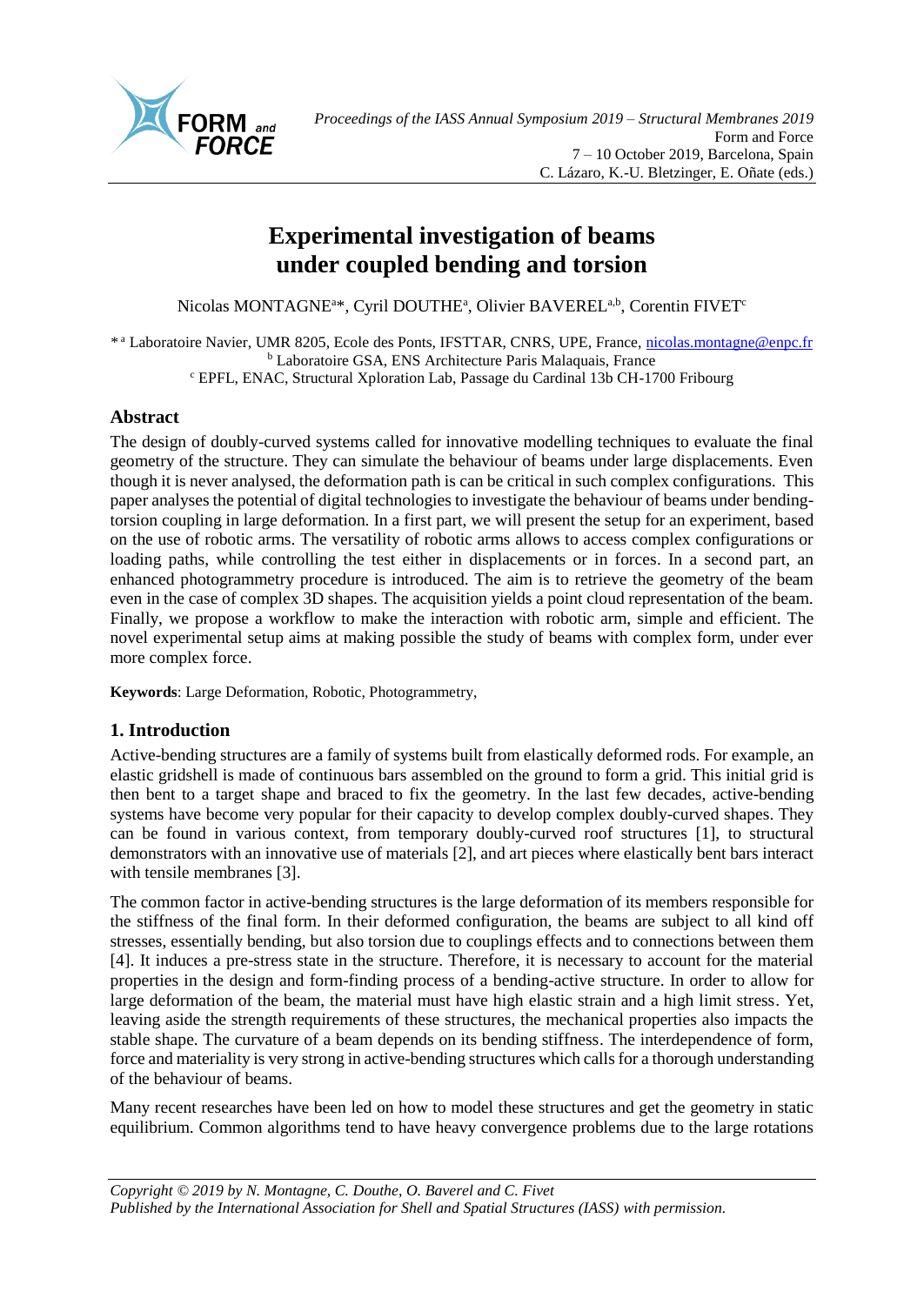and displacements, and can become very expensive in terms of computational time. A very popular method to form-find these structures is the dynamic relaxation method combined with the use of a discrete element model. Since the 3 degree-of-freedom element proposed by Adriaenssens et al. [\[5\],](#page-8-4) more complete formulations have been proposed [\[4\]](#page-8-3)[,\[6\]\[7\]](#page-8-5)[,\[8\].](#page-8-6) The aim is to model as best as possible the structural behaviour of the beams and of the connections to obtain a precise evaluation of the final shape. However, in these methods, very little attention is given on the actual erection process. During this phase, the members are subject to complex deformation paths which are the origin of strong nonlinearity and potential instability [\[9\].](#page-8-7) For such deformations, it is necessary to account for second order effect, like beam-length variation.

The accuracy of the different formulations is only being tested through the design of pavilions. Experimentally, little has been done to study the behaviour of beams under large deformations following complex deformation paths. The lack of experimental results in this domain can be explained by two reasons. On the one hand, the principal difficulty is to prescribe 3D deformation paths. Commonly, experimental setups are able to work in-plane, using either an imposed force or displacement. They often focus on evaluating the characteristic for one stress only, leaving aside any coupling effects. Therefore, they are not able to replicate the peculiar situations found in active bending structures. On the other hand, to get a hold of the beam behaviour, one wants to have access to the displacements in the deformed configuration. To measure displacements along one axis, tools like linear variable differential transformers (LVDT) or laser sensors are capable of very precise assessment. When it comes to 3D deformations, contactless measurement techniques are preferred. A popular method is digital image correlation (DIC). However, for large deformations, large decorrelation between images occurs, preventing the algorithm from evaluating the displacements properly. Acquiring the geometry of a deformed beam is a complex matter in the case of large displacements because of the wide range of shapes accessible. Thus, even though the theoretical backgrounds of the proposed discrete element formulations are reliable – e.g. Saint-Venant, Kirchhoff – few experiments have assessed the models.

This paper analyses the potential of digital and robotics technologies to investigate the behaviour of beams under bending-torsion couplings and large deformations. In a first part, a robotic control of the experiment will be examined. The positioning flexibility and accuracy is placed at the service of the experiment. In a second part, an improved photogrammetry procedure is presented for a full-field geometry measurement of a 3D deformed beam. Finally, a software solution is presented to overcome the difficulties introduced by the use of robotic arms.

## **2. A robotized experiment**

As for the experiment, it is typically desired to examine the behaviour of a single slender beam by imposing conditions at its ends, either in displacements or in force. With these conditions, already a vast number of problems and configurations can be tested.

## **2.1. Motivation**

Previously, we have seen that complex deformation paths could not be followed with the currently available setup. To allow for such experiments, we propose to introduce robotic arms in the process. Several reasons motivate this choice:

- Accuracy: A robotic arm is controlled by a series of servomotors. A feedback of the angular position of each of the axis of the robot is available thanks to rotatory encoders. This system gives industrial robots the capacity to position any tool fixed at its end with a submillimetre precision. In the case of the ABB IRB120, the positioning accuracy is about 0.02 mm, when the orientation precision is about 0.005° on each axis. This experimental measure was evaluated with a weight of 1.1kg at the arm end. It is important to understand that when several positions are prescribed, there isn't any propagation of the error on the position. Each target of the robot is calculated with respect to the robot coordinate system and not to the previous position.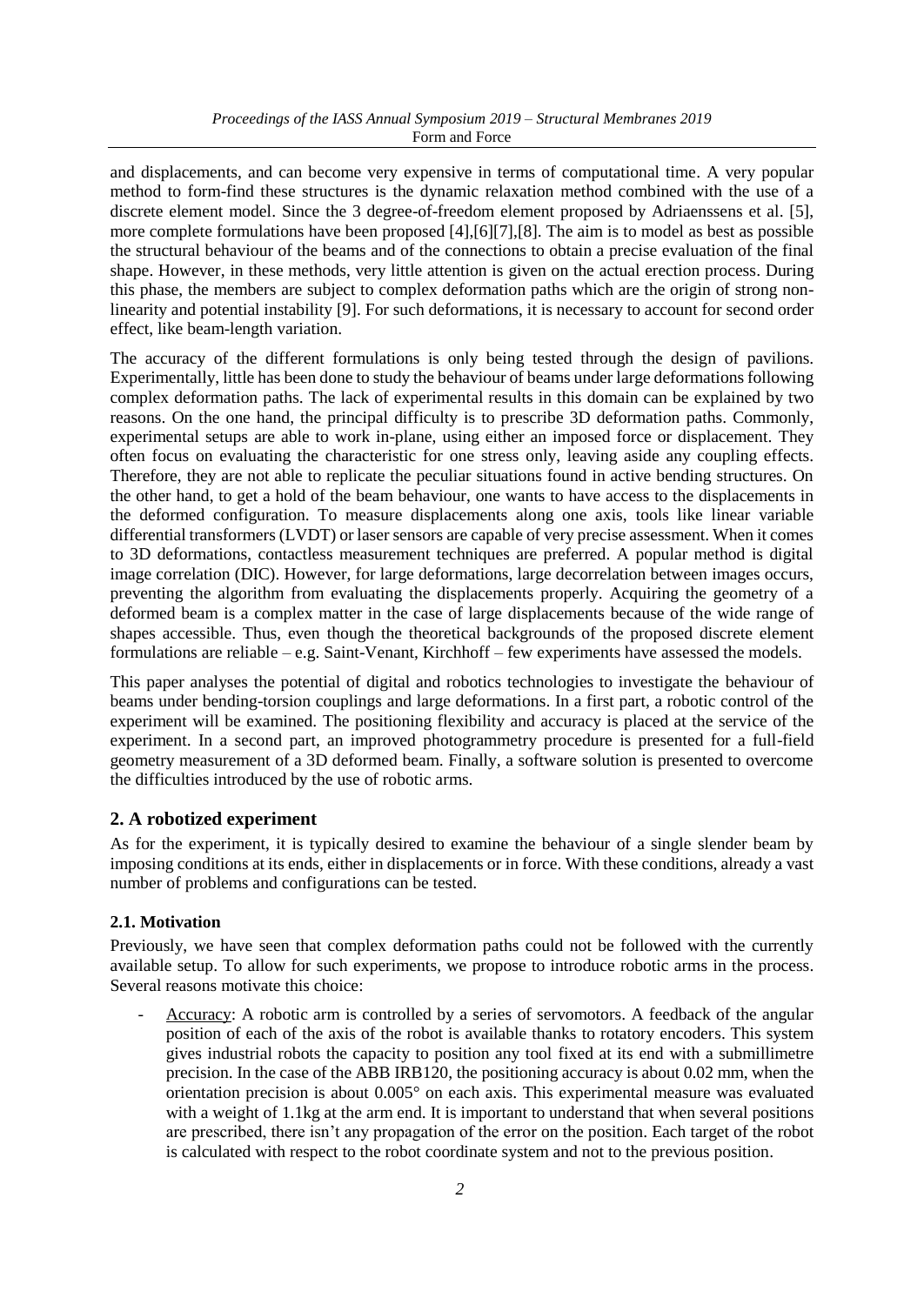*Proceedings of the IASS Annual Symposium 2019 – Structural Membranes 2019* Form and Force

- Automation: The motion of an industrial robot is controlled via programming. One solution is to give a set of successive positions to be reached, called targets, while specifying the type of movement to be achieved in-between. Another way, is to provide a curve, called the path, to be followed by the end of the robotic arm. The automation of the movement comes as a benefit, and not as a constraint. Firstly, the experiment can be conducted without much supervision and intervention. More importantly, once the path of the tool is defined, the experiment can be repeated easily by relaunching the program.
- Flexibility: A 6 axis robotic arm gives access to many positions. Each axis has a range of movement of at least 180°. Thus, the limiting factor of these robots is their reach. In addition to the position, the speed and the acceleration of the motion can be dictated or bounded.
- Adaptability: The robot has the capacity to host various tools, as long as it can be wired up to the wrist of the robot. For example, in the last few years, many companies and laboratories have been starting to pour concrete using robots [\[10\].](#page-8-8) The ITKE in Stuttgart has been building several pavilions using robotic fabrication. In [\[11\],](#page-8-9) timber beams of a reciprocal structure were robotically manufactured using a milling head on a 6-axis robotic. Recently, [\[12\]](#page-8-10) used a laser doppler vibrometer fixed on an industrial robot to perform full-field velocity measurements.

#### **2.2. Principle of robotic monitoring of complex path**

For the purpose of large deformation experiments, the versatility in position and in use of 6 axis robotic arms can be used to perform complex path using an adapted tool to hold one end of the beam, with the other fixed in place. During such experiment, the beam is deformed progressively by either controlling the displacements along a programmed path or by dictating the force applied. Thanks to the rotatory encoders it is possible to get a precise estimation of the position of the robot's wrist.

However, by default, there is no force measurement embedded in the robot. To have an evaluation of the stress, a force sensor has been installed at the end of the robotic arm. Fixed on large 6-axis robots (ABB IRB6620), the force sensor is able to measure forces up to 1500 N applied in any direction with a precision of 0.5N, and to measure all three moments up to 240 N.m with a precision of 0.1 N.m. The force sensor is also connected to the robot's motion controllers, enabling the control of the robot according to the measured force and to cancel the effect of the sensor's weight when the force is monitored.

Thus, with the force sensor coupled to the robot, we are able to dictate the position while measuring the force, or apply a given force while monitoring the position of the tool. With this robotic setup, a great variety of new tests can be conducted, with reliable information acquisition.

#### **2.3. Experimental validation**

In order to demonstrate the validity of the described setup, we present a case study. In this experiment, we want to study the torsional buckling of a beam, which includes instability, out-of-plane deformations and large displacements. The setup involves a beam fixed at one end and loaded by a robotic arm at the other end. To foster the apparition of torsional buckling, a thin-walled bar is used and loaded in the strong bending axis. The beam is a 3-meters long steel IPE80. Because the control in force of the experiment was not yet available, for security reasons, the displacement at the end was dictated and the force monitored.

The finite element software suite Abaqus has been used to dimension the test. The aim is to find a deformation path of the beam when the load is progressively increased and to ensure that the maximal force measurable by the sensor is not reached. The mechanical modelling of beam instabilities requires the introduction of initial geometrical defects. The path and the force found with the analysis are strongly dependent on the initial imperfection. Thus, the deformation path imposed to the beams may not be the one that would have been followed with a force controlled essay. Analyses were consequently run, in order to get a post-evaluation of the initial out-of-straightness.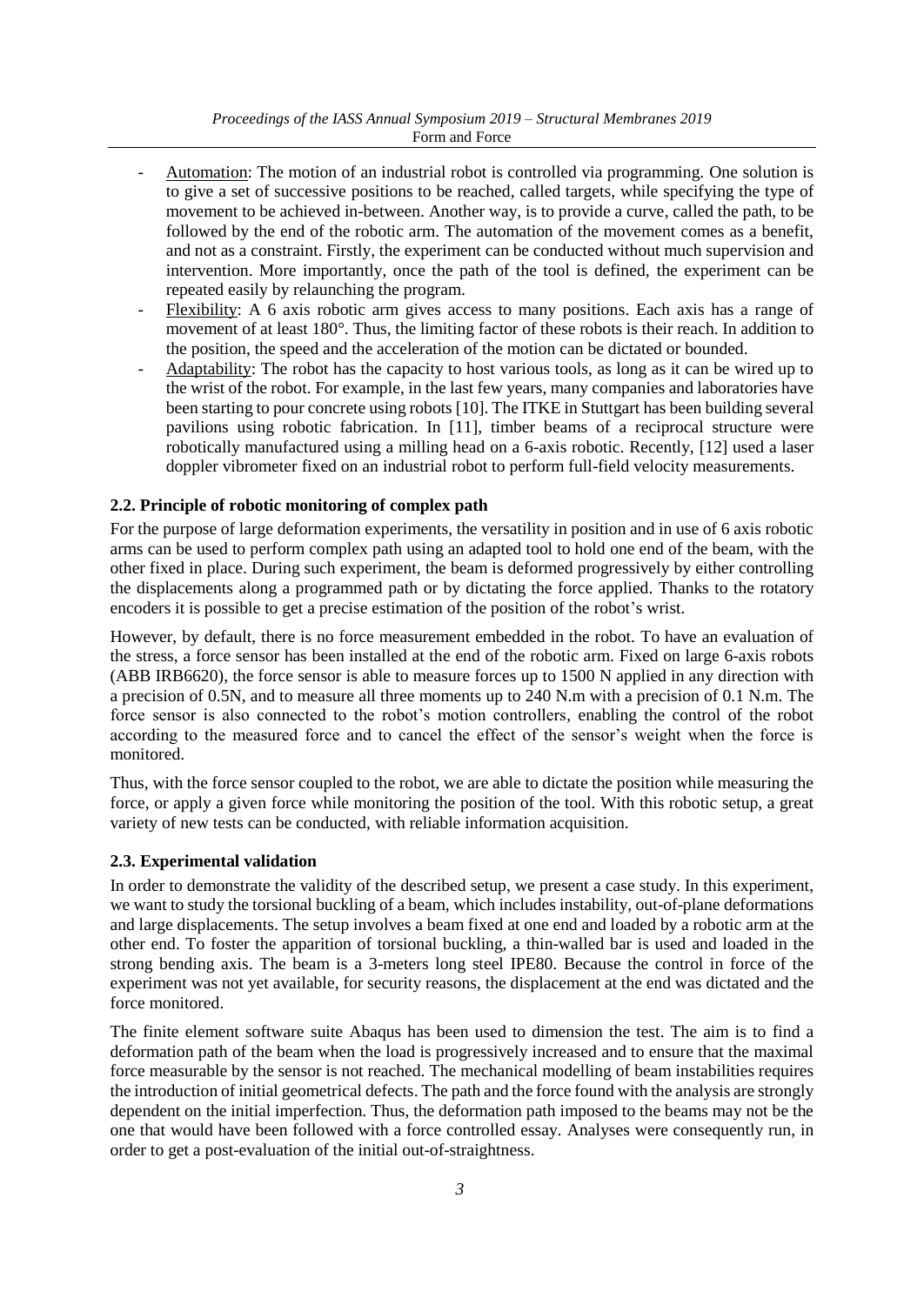The initial geometrical defect was evaluated with respect to the first torsional buckling mode of the beam. The mode has been normalized in order to have a 1 mm default at the loaded end of the beam. A visual estimation of the out-of-straightness evaluates the imperfections at no more than 20 mm at the end of the beam. Thank to simulations on Abaqus, it was found that the best fitting force-displacement curve corresponded to a beam with a 40 mm default [\(Figure 2\)](#page-4-0). Thus, even though the visual defect isn't large, the experiment allowed to identify that the beam behaved with an equivalent defect of 40 mm. Reverse engineering of equivalent imperfections for stability analysis is thus one open problem that could be addressed with this kind of robotic experiment.



*Figure 1: Torsional buckling* 

<span id="page-4-0"></span>

#### **3. Robotized Photogrammetry**

In the presented experiment, material properties of the tested beam can be retrieved with information on forces and displacements at one single point. However, for an increasing number of identification techniques based on the redundancy of measures, full-field displacement measurement is required. If so, additional dispositions should be used to evaluate the 3D deformed geometry.

#### **3.1. Photogrammetry for large displacements**

The measure of large out-of-plane deformation, as of 3D deformed shape in general, is complex. The most popular technique involves the digital image correlation (DIC). In this method, a fixed camera captures the motion of the beam being deformed. Having a fixed camera and tracking the beam in each image allows to evaluate the successive positions of the beam. In order to measure out-of-plane displacements at least two cameras are needed. Still, large decorrelation between images may occur when the displacement of the beam is too large, preventing the software from evaluating the actual deformation.

A popular tool, also based on numerical image correlation is photogrammetry. It refers to every measuring technique that allows to model a 3D space using only 2D images [\[13\].](#page-8-11) Contrarily to DIC which uses a fixed camera to capture several configurations of a moving element, photogrammetry analyses a fixed configuration of an element using a moving camera. Pictures are taken all around the studied object and a numerical 3D point cloud is produced after post treatment. Because the camera is not bound to a single position, this technique allows to rebuild almost every shape. Photogrammetry allows to accommodate the large displacements and is able to rebuild very complex configuration. The point cloud model produce after analysing the pictures yields the measure of the beam 3D displacement.

#### **3.2. Robotic contributions to the photogrammetric process**

Since the 19th century, the photogrammetric analysis process has evolved a lot thanks to the creation of dedicated tools. In the middle of the 20th century, the analysis needed a qualified personnel to be carried out and was time consuming. With the apparition of computers and thanks to their increasing calculation capacity, the photogrammetric process has been simplified and is also much more precise than what it used to be [\[14\].](#page-8-12) The parameters of the camera (optical settings, position and orientation in space) are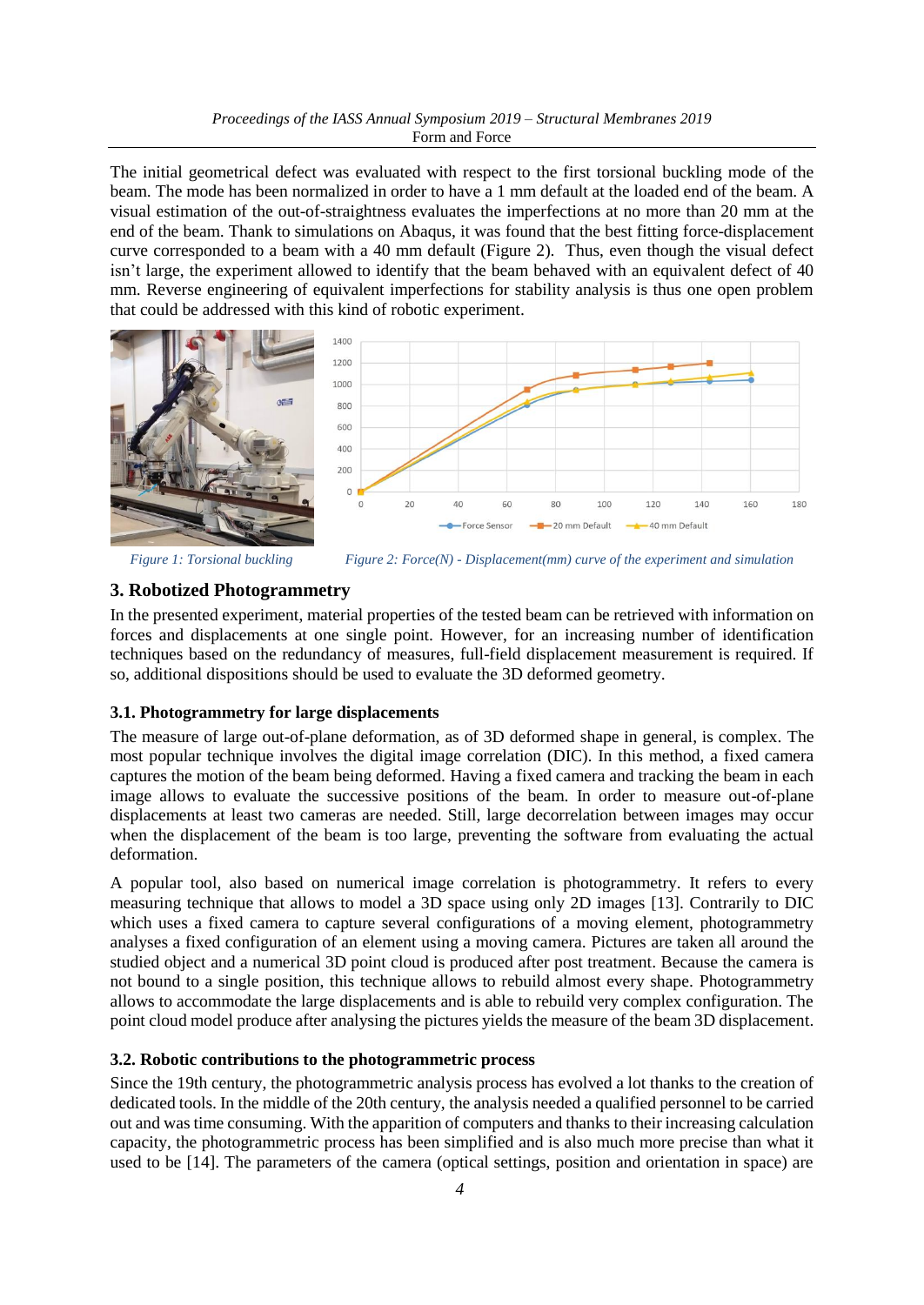found automatically thanks to feature detection algorithms [\[15\],](#page-8-13) bundle adjustment methods (Levenberg-Marquardt) and optical distortion models (Fraser). However, some steps in the process could not be improved. Taking the pictures for the analysis is time consuming. But more importantly, the model produced at the end is in a relative scale. The point cloud model is built using pictures whose size is counted in pixels and not meters. Solutions involving GPS localisation can be found for aerial photogrammetry. For human scale acquisition, like the reconstruction of the shape of a deformed beam, more precision is needed.

The idea here, is to fix a digital camera on a robotic arm and to adapt the photogrammetric study to this setup. The flexibility of the robot is again at the service of the large deformation experiment. Thanks to the wide range of positions available to the robotic arm, pictures can be taken all around the studied object, even in case of complex shape.

With the proposed setup, the acquisition process becomes fully automated. The robotic arm is given a list of positions and orientations from where the pictures have to be taken. The camera and the motion of the robotic arm need to be synchronized: once in position, a picture is captured then the robot moves to the next point. The coordinates from where the pictures are taken are then given as an input for the photogrammetry analysis. During the post-treatment of the images, the input positions define a scale for the 3D point cloud, in a similar way as interpreting the GPS information. Furthermore, it is possible to skip the research for the parameters of the camera, which is a delicate step of the analysis. The positioning accuracy of the robot provides the exact orientations for every pictures in space. Therefore, this setup allows for an improved and more robust procedure for the reconstruction of a scene while using photogrammetry.

#### **3.3. Case study**

In order to evaluate the proposed system, a slender element with imposed boundary conditions is studied. We want to get a full-field measurement of the position of the beam thanks to the point cloud. For practical purposes, the experiment had to be led on objects with reduced dimensions. The beam has a constant 1.5x4.5 mm crosssection and is 600mm long. It is fixed on a laser-cut support to manage the boundary condition accurately. A commercial camera is fixed at the end of an IRB120 [\(Figure 4\)](#page-5-0).

The photogrammetry study has been conducted with MicMac, a software solution developed by the French National Institute of Geography [\[16\].](#page-8-14) The proposed setup allows to simplify and to speed-up the analysis. However, the quality of the point cloud [\(Figure 5\)](#page-5-1) was not as good



*Figure 3: Simulation of the experiment*



*Figure 4: Robotized photogrammetry setup*

<span id="page-5-1"></span><span id="page-5-0"></span>

*Figure 5: Point cloud of the experiment*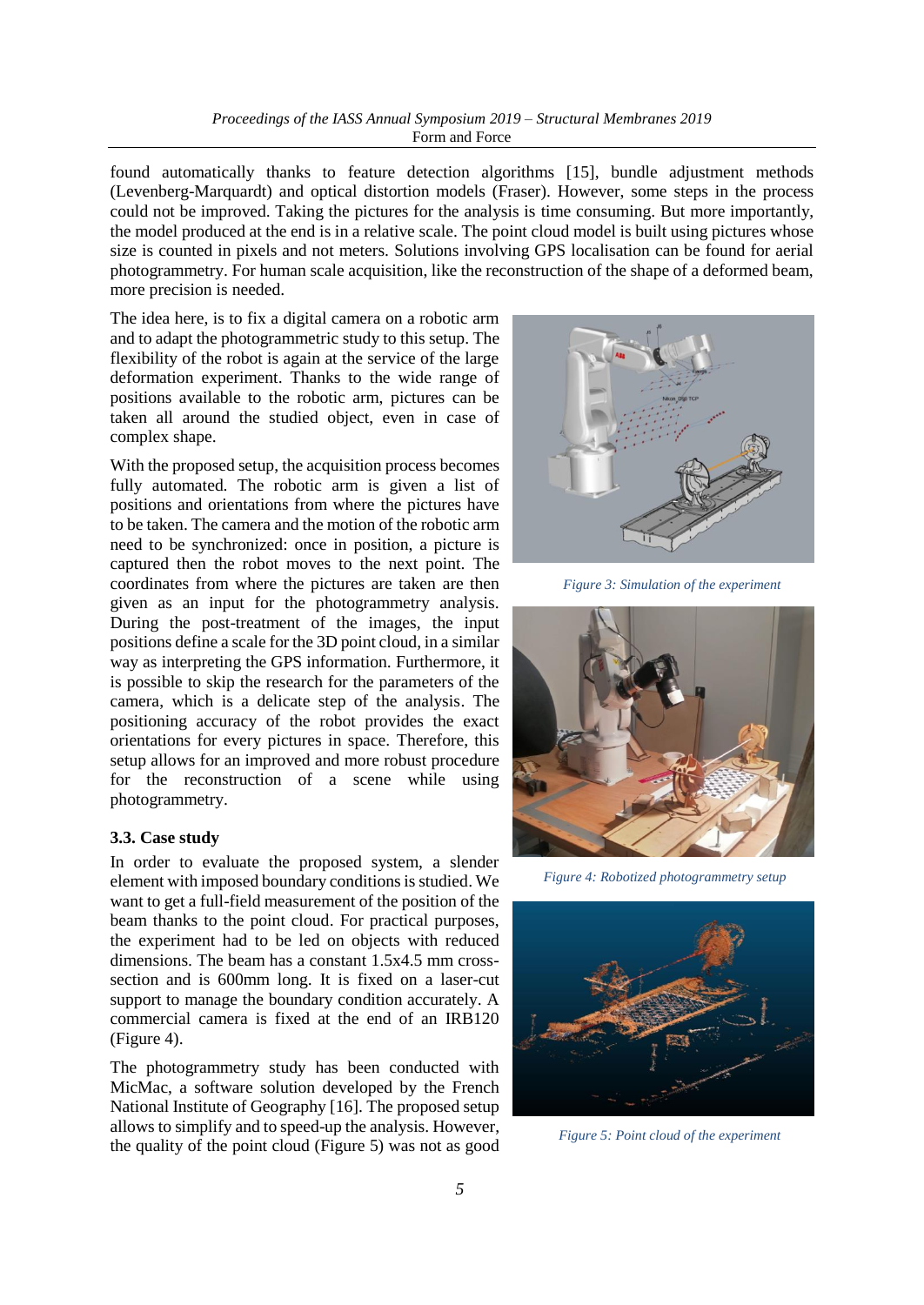as expected. The beam was rebuilt with a precision of  $\pm 3$  mm, which is not enough in comparison with its dimension.

It was identified that the calibration process of the camera had to be improved to get accurate results. Indeed, the information obtained from the robot is the position of its wrist, when the optical centre of the camera is required for the photogrammetric software. The orientation of the optic centre with respect to wrist of the robot corresponds to a rigid body transformation of each position. This problem of homogeneous transformation of the form  $AX=BX$  has been raised and solved in many different ways in Euclidian space or quaternions [\[17\]](#page-8-15)[,\[18\].](#page-8-16) For photogrammetry, a very precise calibration is needed in position and in orientation. To get such demanding accuracy, dedicated tools are necessary.

## **4. Workflow**

In the previous sections, solutions introducing industrial robots were presented to answer the need, on the one hand to apply elaborate 3D loading paths to the beam, and on the other and to measure complex deformed geometries. However, the use of a robotic arm implies a specific workflow. To overcome this concern, a software solution has been developed. It makes use of a virtual experimental setup, upstream of the essay, to model the path and the manage the interaction with the robot.

#### **4.1. Virtual experimental model**

The use of industrial robots constrains the user to program the robotic arm ahead of the experiment. To help the user design the experiment and define the path followed by the arm, a virtual experimental setup [\[12\]](#page-8-10) is modelled. To do so, we have chosen to work with the CAO software Rhino3D and its parametric design interface called Grasshopper3D. The aim is to create a virtual representation of the robot's working environment [\(Figure 6\)](#page-6-0). The model must include the geometry of different objects:

- The measuring tool, defining the spatial occupancy, as well as the lever arm between the end of the arm and the tool control point;
- The measured object, used to create targets to be reached by the tool control point;
- The robotic arm, needed to evaluate the accessibility of the targets;
- The reference objects, helping the positioning of the measured object with respect to the robot.
- The environment objects, i.e. all objects that are in the robot's reach, and can be a potential source of collision;

<span id="page-6-0"></span>

*Figure 6: Virtual experimental setup*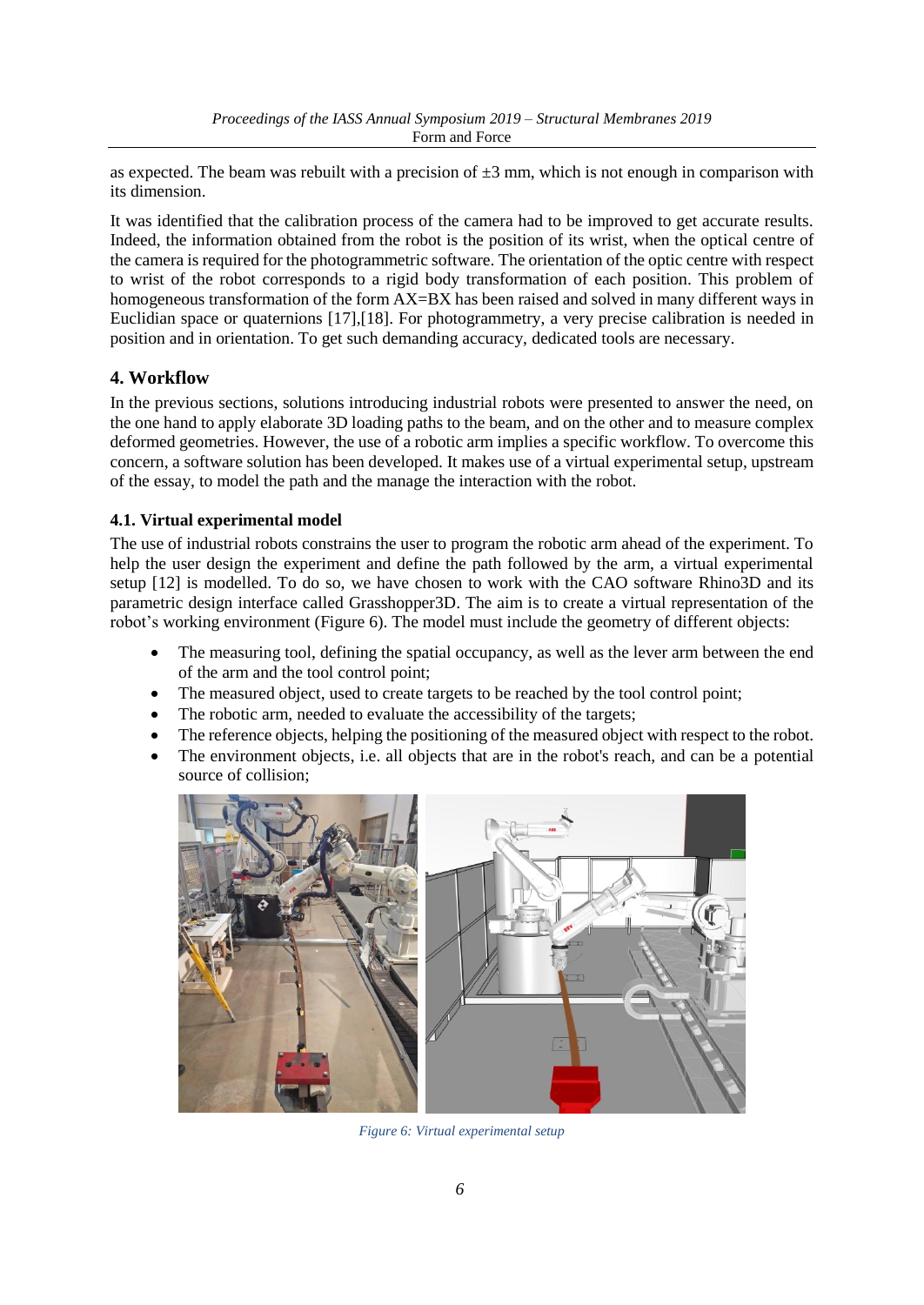From the virtual experimental situation, the list of positions for the arm is defined. The strength of this step lies in the ability to parametrize the path in Grasshopper3D. It is possible that the wanted position, does not fit the limitations of the robotic arm. Thus, when a target cannot be reached by the robot, it will be necessary to take a step back. Therefore, the definition of the trajectory of the robots should rely on the position, the form of the measured object, and eventual other parameters. The definition of the set of points is thereby an iterative process [\(Figure 7\)](#page-7-0).

#### **4.2. Robot management**

From the list of positions defined in the parametric software, we want to verify their accessibility and the motion of the arm in-between which is done using HAL-Robotics software. This Grasshopper3D plug-in manages and predicts the motion of the robots. It can predict whether or not the robotic arm is capable of reaching the position, and also allows to give constraints on the motion, like speed, acceleration or spatial restrictions. The whole movement of the robotic arm between the positions is simulated and previewed. Thus, thanks to the virtual experimental setup, collisions between the tool, the robot and its environment can be easily avoided.



*Figure 7: Proposed workflow for the design of the experiment*

<span id="page-7-0"></span>Once all the targets are reachable by the arm, HAL-Robotics generates the instructions for the movement of the robot in the form of a code. The code is written in a specific programming language depending on the brand of the robot used. The communication between the computer and the robot controller can be directly configured in the plug-in to export the code directly.

The combination of a coarse model of the object, of parametric design of the position in Grasshopper3D and of the simulated robotic cell using HAL Robotics, is extremely powerful. Thanks to parametric design, the object studied can be moved in space to accommodate accessibility issues and the list of positions, the analysis of the targets by HAL, and the code generation will be automatically updated. A clever parametrisation allows for a quick adaptive solutions and makes the design phase of the experiment extremely efficient.

## **4.3. Preparing the actual experiment.**

Before running the experiment, the real setup has to be calibrated in order to match as best as possible the virtual experiment model. The measured object has to be positioned relatively to the robot, using the reference objects. For some experiment, like the robotized photogrammetry, an accurate positioning of the object is not essential, the principal requirement is for the object to be in the area of sharp focus of the camera. In many case a precise visual calibration can be sufficient. However, for procedure like the milling of a wooden object, great precision may be necessary [\[11\].](#page-8-9)

## **Conclusion**

This paper presents a novel and promising methodology to study the behaviour of beams under coupled bending and torsion. The introduction of industrial 6 axes robotic arm improves the range of possibilities in terms of large deformation experiments. Using only one setup, objects with a wide variety of shapes